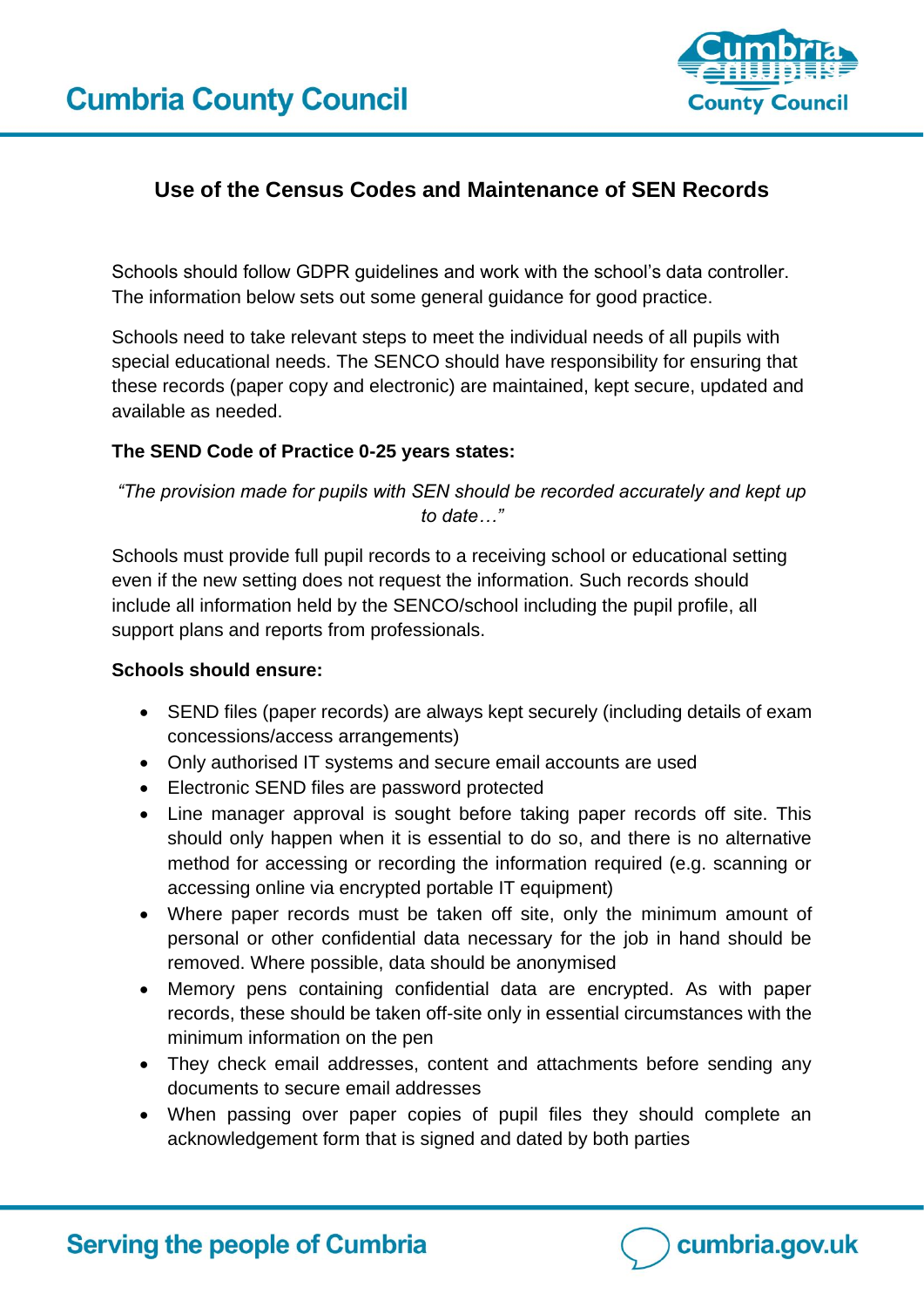# **Cumbria County Council**



- In addition, settings should be aware of:
- Consent to share (from parent/carer or young person of 16 years of age)
- Joint parental responsibility (and therefore sharing information with everyone that is legally entitled)
- A protected address for Looked After children and young people who also have a special educational need should not be shared on any document

# **SEN Census**

The Census gathers data on SEN status and primary need in January of each year. The numbers of SEN are collected in further censuses in May and October. Most schools in Cumbria do this through the SIMS system. The January census data informs information systems and reports such as Analyse School Performance (ASP) and Fischer Family Trust. SENCOs should work alongside administrative support in their school to ensure all census information is correct.

### **SEN Register**

This can be kept in any format and should contain information regarding a child or young person's SEN status and their **primary need**. However, for a school's own records, secondary and/or additional needs will demonstrate a good understanding of all the children and young people's needs and will be valuable for planning and evaluating provision. Many schools adapt the SIMS SEN register for this purpose.

**N.B.** children and young people who have difficulties across any of the four areas of need should be noted on the SEN register - not only those with cognition and learning needs.

This is particularly important for pupils who may display challenging or withdrawn behaviour (such as anxiety), as these behaviours may be linked to unmet needs.

SENCOs should meet regularly with pastoral staff in school to ensure these are not missed and relevant assessments are carried out.

Parents and carers must be formally notified when their child is getting SEN provision and added on to the SEN register and if they have been removed from the SEN register.

# **SEN Status (SIMS codes)**

• E - Education, Health & Care (EHCP)

**Serving the people of Cumbria** 

• K - SEN Support: All children who are receiving 'additional to or different from' support but do not have a statement or EHC Plan

 $\cdot$  N - No SEN\*

cumbria.gov.uk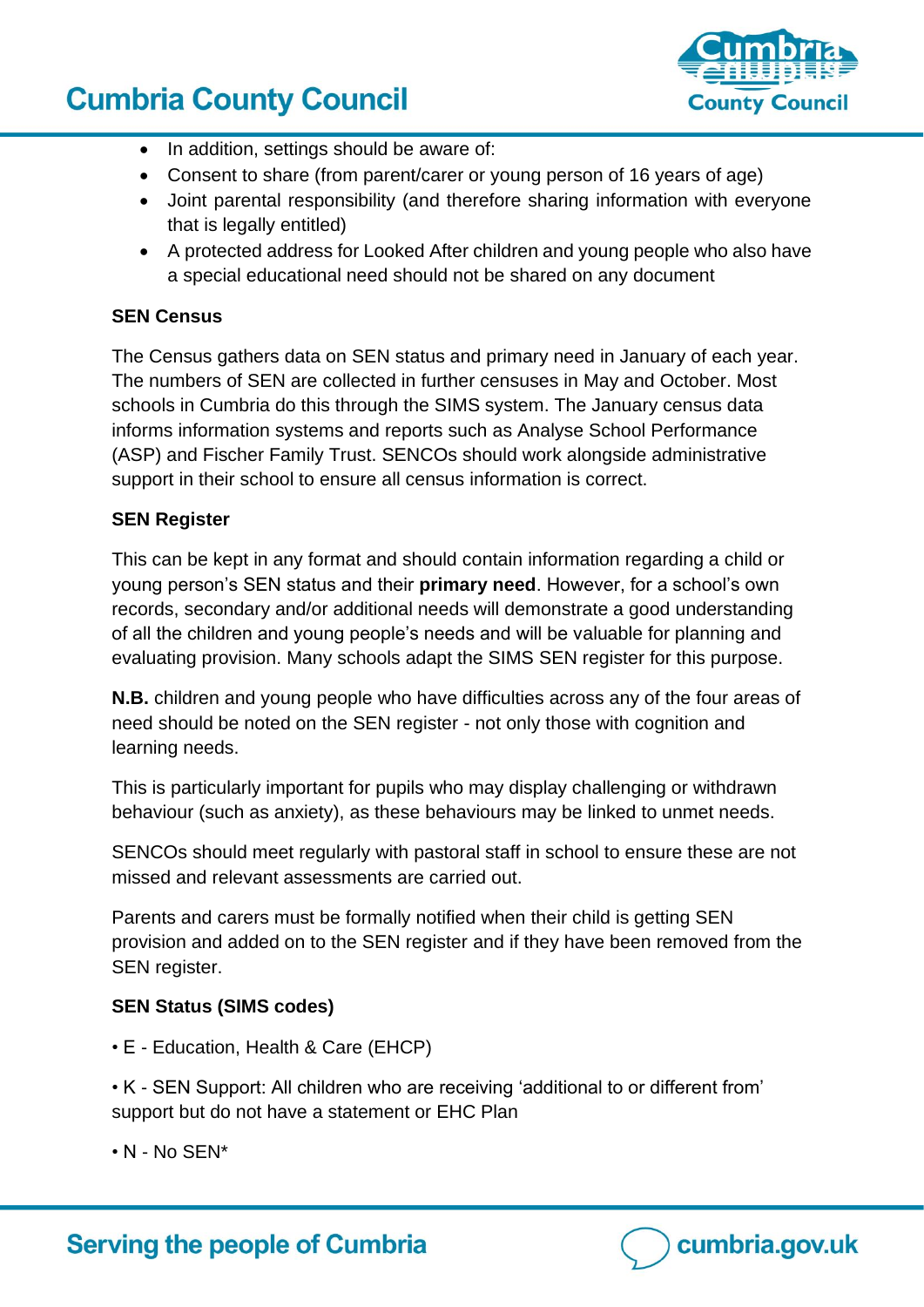

The SENCO should be the only person in school who has the authority to change a SEN status and area of SEN throughout the year. This will be done at the point of review, rather than awaiting a census date. In this way, records will always remain accurate.

**\*N.B.** N (No SEN) status should only be used for the first census after a child or young person is taken off the register. In many cases, the SENCO works with a specific school administrator to update the register, but its accuracy remains the responsibility of the SENCO. Before any census data is returned, SENCOs should check the information has been inputted correctly.

| Code        | <b>Description</b>                                       |
|-------------|----------------------------------------------------------|
| <b>SPLD</b> | Specific learning difficulty                             |
| <b>MLD</b>  | Moderate learning difficulty                             |
| <b>SLD</b>  | Severe learning difficulty                               |
| <b>PMLD</b> | Profound & multiple learning difficulty                  |
| <b>SEMH</b> | Social, emotional and mental health                      |
| <b>SLCN</b> | Speech, language and communication needs                 |
| HI          | Hearing impairment                                       |
| VI          | Visual impairment                                        |
| <b>MSI</b>  | Multi-sensory impairment                                 |
| <b>PD</b>   | <b>Physical disability</b>                               |
| <b>ASD</b>  | Autistic spectrum disorder                               |
| <b>OTH</b>  | Other difficulty / disorder                              |
| <b>NSA</b>  | SEN support but no specialist assessment of type of need |

### **Pupil SEN need type**

*NSA 'Please note: Schools are expected to identify a type of need for all children at SEN Support - there is no requirement for a pupil to have a specialist assessment to be recorded in the main SEN types. The No Specialist Assessment code ('NSA') should only be used in those very rare instances where a pupil is placed on SEN support (Code 'K'), but the school is still assessing what the primary need is. This might occur, for example, where a child on SEN support has transferred into the school shortly before school census day. Where code 'NSA' is to be used, the pupil MUST have SEN Provision of code 'K'. Code 'NSA' must not be used without the pupil having an appropriate SEN provision in place.'*